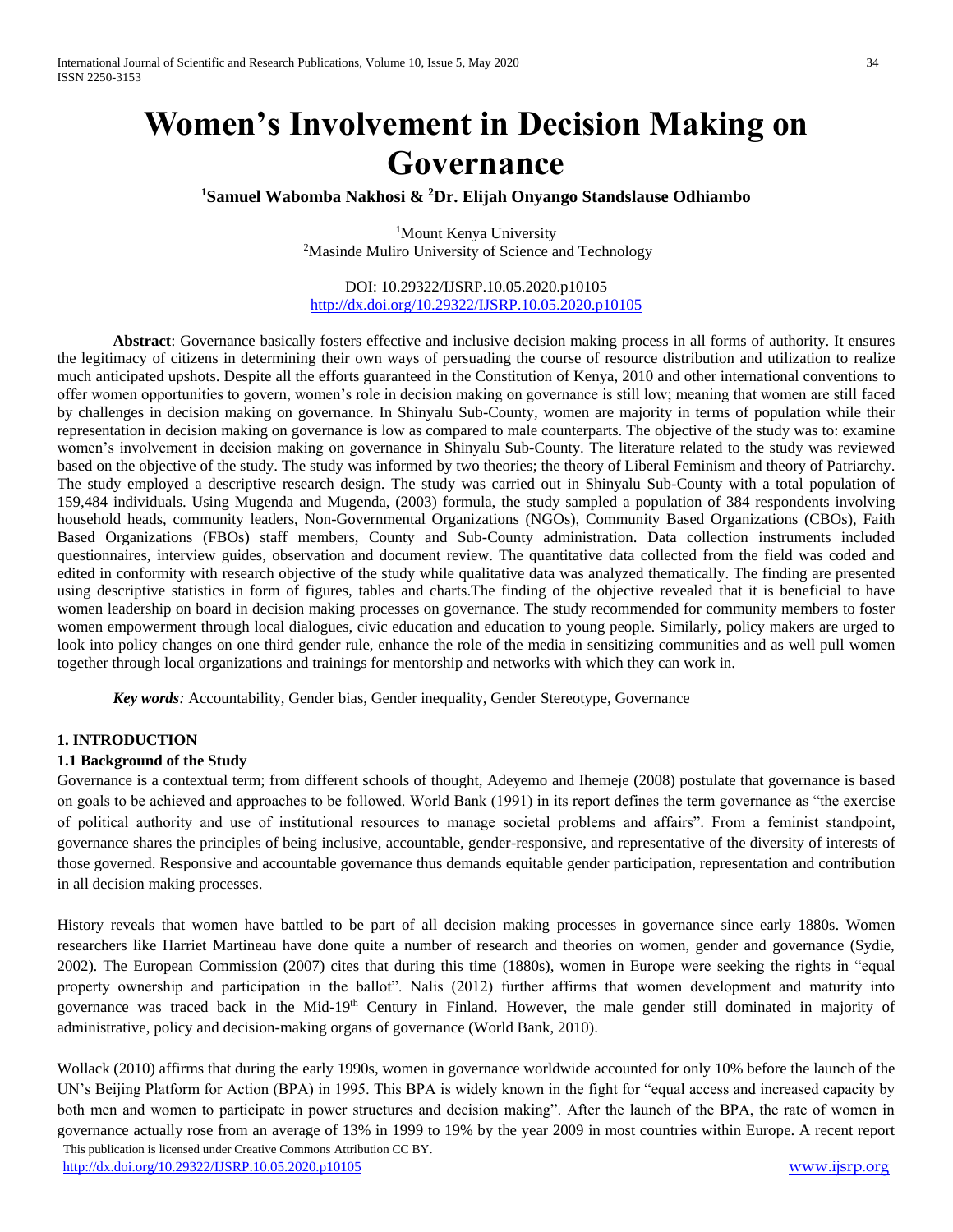indicates that the global average of female parliamentary representation stood at 19.8 percent in 2011 up from 19 percent in 2010 (Inter-Parliamentary Union {IPU}, 2012).

Such a tribute could have been attributed by "positive legislation enforcing gender parity amongst candidates and equal visibility on ballot papers". Morris (2006) however, argues that though the BPA champions for equality in decision making on governance; majority of the executive, legislative and judicial committees are dominated by men who still make most decisions in resource distribution and service delivery worldwide.

Although one would argue that after over 50 years of independence in African countries such as Sudan, Ethiopia, Kenya, Uganda, Tanzania among others, and over 14 general elections being conducted, the expectations of women to be higher in decision making processes on governance would be considered a requirement (Cole, 2011). Sir-Leaf (2010) asserts that African women's participation in governance has increased though; there still exists a gender disparity in representation. The IPU (2012) notes that women share in the Parliamentary seats increased as from lows of 7 percent in 1990 to over 17 percent by the year 2007.

However, the European Commission (2007) alludes that only six African countries have achieved 30% representation, these countries include; South Africa, Mozambique, Rwanda, Burundi, Tanzania and Uganda, where virtually they all have an electoral system based on proportional representation with "zipper-style lists being implemented by both political party quota system and quotas applied through legislation" (Sir-Leaf, 2010).

Differing opinion from the African governance indicator, Ibrahim's Index of African Governance (IIAG), showed that  $\frac{1}{3}$  of African countries showed improvement in governance, though many still failed to build progress in the rule of law. Majority of African states (40) improved in overall governance over the last decade. In general, Africa's average governance improvement has slowed down as reflected in governance categories of the IIAG (Mo Ibrahim Foundation, 2017).

Kakamega County's poverty level stands at 49.2% (Kakamega County Integrated Development Plan {CIDP}, 2013) with women forming the largest poor cadre (52%) of the total population of 2,080,951 (Kenya National Bureau of Statistics {KNBS}, 2009). Inequalities against women in sharing of development resources, property ownership as well as involvement in decision making process in Shinyalu Sub-County manifest itself in the patriarchal society, inefficient existing policies, local politics, poverty, illiteracy and low awareness among women (Groots Kenya, 2013).

Given vast opportunities, existence of challenges have denied them the chance to be part of the decision making process on County governance. For instance, access to important information, access voter rights and engagement in environmental management initiatives have literally remained in men's hand while women being in charge of homestead social issues. The study sought to fill the gap in opportunities present for women's ascension in to governance as well as the challenges facing them while seeking same leadership positions.

# **1.2 Statement of the Problem**

Equal participation in governance is a critical tool for both men and women to take part in decision making processes, where resolutions on the use of societal resources are bred. All round decision making processes involving both women and men promote fairness, transparency and rule of law in governance, without equal number of women in decision making, decisive and sustainable decisions in service delivery to the citizenry are unattainable. In Kenya, women are still under-represented in governance structures and in decision making processes. Through opportunities such as the constitutional requirement of one-third gender rule in all public institutions and international interventions like the Universal Declaration of Human Rights (UDHR), Convention on Elimination of all forms of Discrimination against Women (CEDAW), the Beijing Platform for Action (BPA) and Sustainable Development Goals (SDGs) to enhance women's participation in governance; none of these have helped women in attaining the target of 30 percent representation in governance (Cool, 2010). There are still more men in decision making on governance than women in Shinyalu Sub-County besides having quite a number of women-led community organizations championing for women's ascension into governance. It is with this in mind that the study was sought to find out women's involvement in decision making on governance in Shinyalu Sub-County.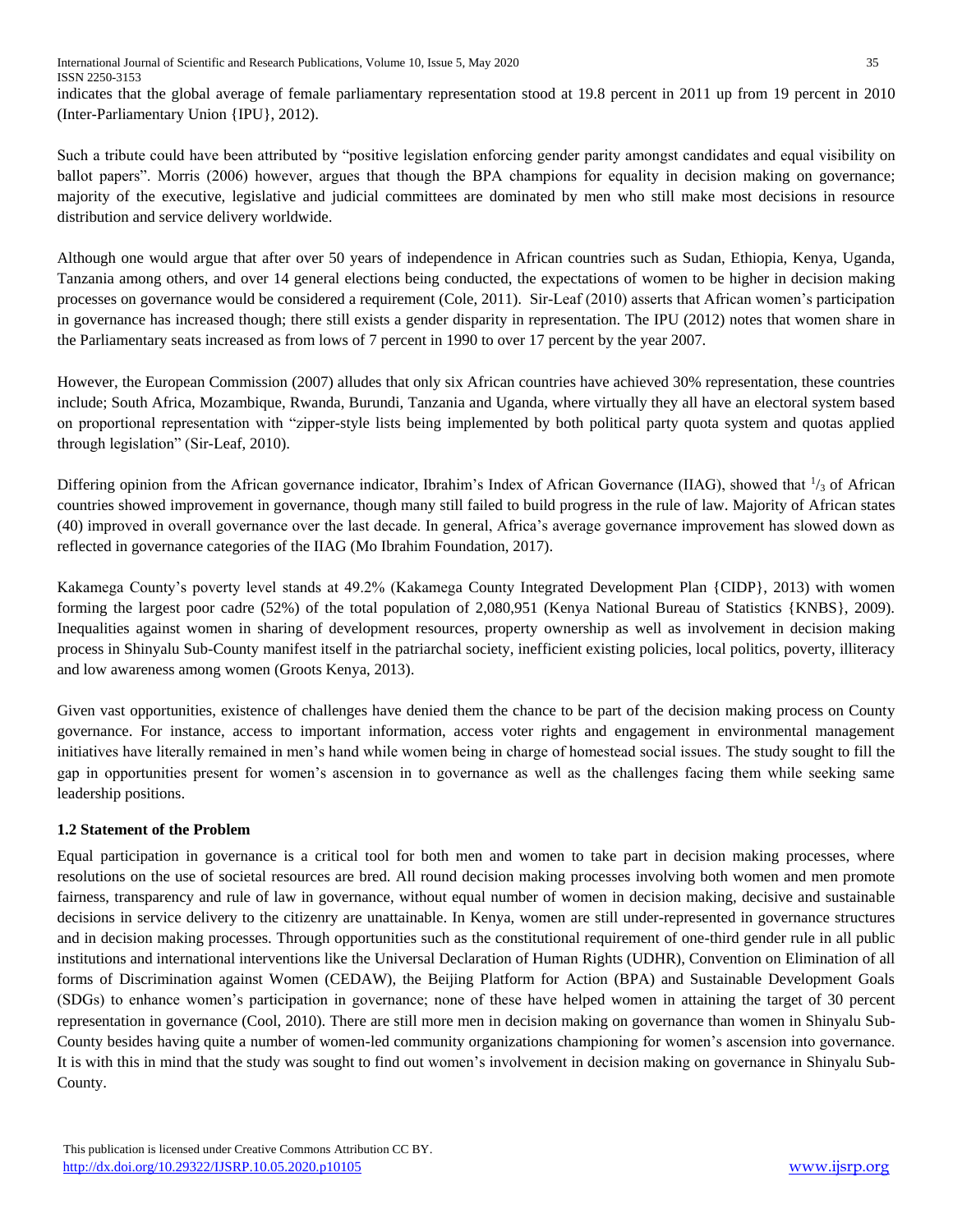International Journal of Scientific and Research Publications, Volume 10, Issue 5, May 2020 36 ISSN 2250-3153

#### **1.3 Objective of the Study**

The objective of the study was to examine women's involvement in decision making on governance in Shinyalu Sub-County and the objective was supplemented by the following corresponding research question: How are women involved in decision making on governance in Shinyalu Sub-County?

#### **1.4 Justification of the Study**

Several scholars have written expansively on women and governance. Some of them are: Wanaswa (2013) on influence of women's political participation on governance, Wollack (2010) on advancing the role of women in politics and civil society, Sir-Leaf (2010) on African women's political participation, Richter (2010) on gender and governance with women as leaders, Nzomo (2010) on gender equity and for sustainable development. Different reasons have been given over women's ascension into governance positions, their initiatives such as civic education activities, resource mobilization and collaboration with entities such as Civil Society Organizations (CSOs), private companies and among other government agencies. Despite these efforts, low participation of women in governance has made it difficult for them to adequately influence policies in favor of effective and efficient service delivery especially in Shinyalu Sub-County.

#### **1.5 Scope of the Study**

The scope of the study specifically concentrated on the period between the years 2010 to 2017. The year 2010 is when the new Kenyan Constitution was enacted. The year 2013 after the general elections is when the Constitution of Kenya {CoK} (2010) became fully fledged with creation of several opportunities for women in governance. The year 2017 is when we had general elections and analyzed how women's role in governance took shape.

# **2. LITERATURE REVIEW**

#### **2.1 Governance**

Changing aspects over the real definition of governance have been experienced in various debates by different scholars with no standard meaning of the term being developed. Some scholars have equated governance to government. In differentiating the two, Fasenfest (2010:74) cites government as the body in charge of governance thus; governance is the way socio-economic, cultural and political services are efficiently and effectively rendered to the public.

Thornhill *et al.* (2014) allude that with governance, public services are not solely rendered by the ruling government rather other players like the Non-Governmental Organization (NGOs), Civil Society Organizations (CSOs), Community Based Organizations (CBOs), Faith Based Organization (FBOs) and international development partners have a role to play too. Therefore, governance is a reform in public administration whereby hierarchical and vertical mode of service delivery is shifting towards a hybridized horizontal public management mode also known as New Public Management (NPM).

#### **2.2 Role of Women in Governance**

Acknowledging women's role in governance appears having been prescribed in policy articulation and execution on social, economic and political issues at the international, regional and national levels. In general, such policy articulations touch on gender and governance (United Nations Development Program {UNDP}, 2010). Issues related to gender inequality have been a concern by the international and inter-governmental institutions through programmes and operations ran within the organizations on women and governance. Therefore, discussions on women's role in governance have not only been confined within the dedicated entities expressly addressing gender concerns. Furthermore, researchers, activists and policy makers continue in pointing out issues pertaining women and governance as well as the trajectories of gendered notions of power; which are still being addressed nominally. However, individual states are challenged to consider the needs of female citizens in governance.

 This publication is licensed under Creative Commons Attribution CC BY. Powley (2004) argues that women in leadership positions have already shown progress in service delivery in Indian social sector. They have advocated for the establishment of better water services, marital and child rights through political agenda. Additionally, she affirm that women in governance in Namibia further directed their determinations towards combating un-employment levels as well as land ownership reforms and Gender Based Violence. Wollack (2010) affirms that during the early 1990s, women in governance worldwide accounted for only 10% before the launch of the UN's Beijing Platform for Action (BPA) in 1995. This BPA is widely known in the fight for "equal access and increased capacity by both men and women to participate in power structures and decision making". After the launch of the BPA, the rate of women in governance actually rose from an average of 13% in 1999 to 19% by the year 2009 in most countries within Europe. A recent report indicates that the global average of female parliamentary representation stood at 19.8 percent in 2011 up from 19 percent in 2010 (Inter-Parliamentary Union {IPU}, 2012). Such a tribute could have been attributed by "positive legislation enforcing gender parity amongst candidates and equal visibility on ballot papers". Morris (2006)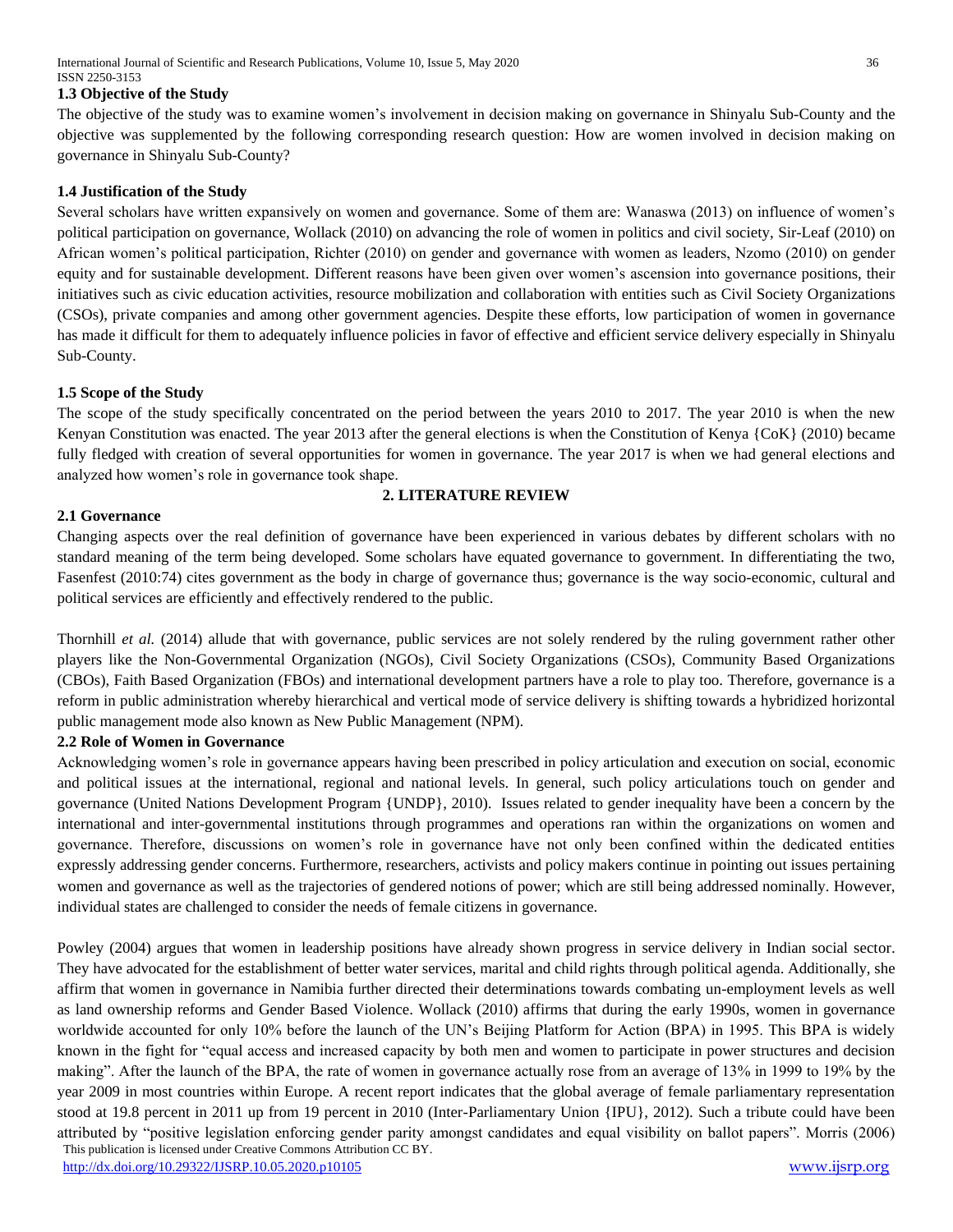International Journal of Scientific and Research Publications, Volume 10, Issue 5, May 2020 37 ISSN 2250-3153

however, argues that though the BPA champions for equality in decision making on governance; majority of the executive, legislative and judicial committees are dominated by men who still make most decisions in resource distribution and service delivery worldwide. The study sought to fill the gap on the opportunities and challenges faced by women seeking governance positions in Shinyalu Sub-County, Kenya.

However, it is imperative that women's advocacy efforts towards socio-political development have always been pulled down by their male counterparts, who deem such processes 'petty' to the electorates. In Kenya for example, the Sexual Harassment Amendment Bill of 2017 is among the Bills not passed by parliamentarians (Parliamentary Service Commission, 2017). The study therefore, sought to fill the gap of challenges women face in decision making on governance which was minimal compared to male counterparts in Shinyalu Sub-County, Kenya.

# **2.3 Women's Involvement in Decision Making on Governance**

Women involvement in governance can be traced back to the 17<sup>th</sup> century in the United Kingdom (UK) when they demanded for property ownership and to be allowed to vote. Kenya's political space is still highly reserved for men with women's rate stagnating at a low of 17.3% (IPU, 2012). The study examined how women are involved in decision making on governance in Shinyalu Sub-County, Kenya. Wanaswa (2013) observed that women's low participation indices in governance have made it difficult for women to influence decisions being made regarding matters affecting them, as a population regarded economically poor in Kenya including the youth. The biggest hindrance to the realization of all-round decision making process in governance is under-representation of women. The study examined how women are involved in decision making on governance in Shinyalu Sub-County, Kenya.

As stipulated in the UN's UDHR (1948) "every person has a right to participate in decisions that define her or his life. This right is the foundation of the ideal of equal participation in decision-making among women and men". Miranda (2005) accolades the UDHR (1948) that women understand their situations better and should be involved in decision making process be it at the local, national, regional or supranational levels. Contrary to this, women's input in the decision-making process on governance is highlighted as an obligation for all but women are not fully enjoying this right due to low awareness as well as inefficiency in policies. The study therefore, sought information on how women are involved in decision making on governance in Shinyalu Sub-County, Kenya.

To affirm this, CEDAW (a United Nations General Assembly {UNGA) adoption of 1979) "moved the right of participation for all, another step towards *de facto* (equality by affirming the obligation of state parties to take affirmative action) to accelerate the participation of women in public decision-making positions". At present, African nations are consenting to CEDAW with the exception of for Sudan and Somalia. Of course Kenya is making milestones in increasing women's involvement in governance (through policies, programs and plans), though the shift is still slow thus more is needed to put women at par in decision making processes in all governing structures. Wollack (2010) affirms that during the early 1990s, women in governance worldwide accounted for only 10% before the launch of the UN's Beijing Platform for Action (BPA) in 1995. This BPA is widely known in the fight for "equal access and increased capacity by both men and women to participate in power structures and decision making". After the launch of the BPA, the rate of women in governance actually rose from an average of 13% in 1999 to 19% by the year 2009 in most countries within Europe. A recent report indicates that the global average of female parliamentary representation stood at 19.8 percent in 2011 up from 19 percent in 2010 (Inter-Parliamentary Union {IPU}, 2012). Such a tribute could have been attributed by "positive legislation enforcing gender parity amongst candidates and equal visibility on ballot papers". Morris (2006) however, argues that though the BPA champions for equality in decision making on governance; majority of the executive, legislative and judicial committees are dominated by men who still make most decisions in resource distribution and service delivery worldwide. Thus, the study examined how women are involved in decision making on governance in Shinyalu Sub-County, Kenya.

In the private sector where governance also plays a crucial role, United Nations Development Fund for Women {UNIFEM} (2009) cites that women's representation in decision making process remains quite low with an average of 7%. The private sector has not actualized some tenets of good governance such as; fairness, equity and equality, which should be conformed to according to the corporate governance demands. Cytonn Investment (2016) in a report argues that governance index is still at its lowest point in Kenya, East Africa and other Sub-Saharan states. This is anchored to indicators of unfairness such as few numbers of women holding key positions in corporate governance structures. However, the indices are changing for the better compared to previous years. The study filled the gap of why there is low representation of women in formal governance structures in Shinyalu Sub-County, Kenya.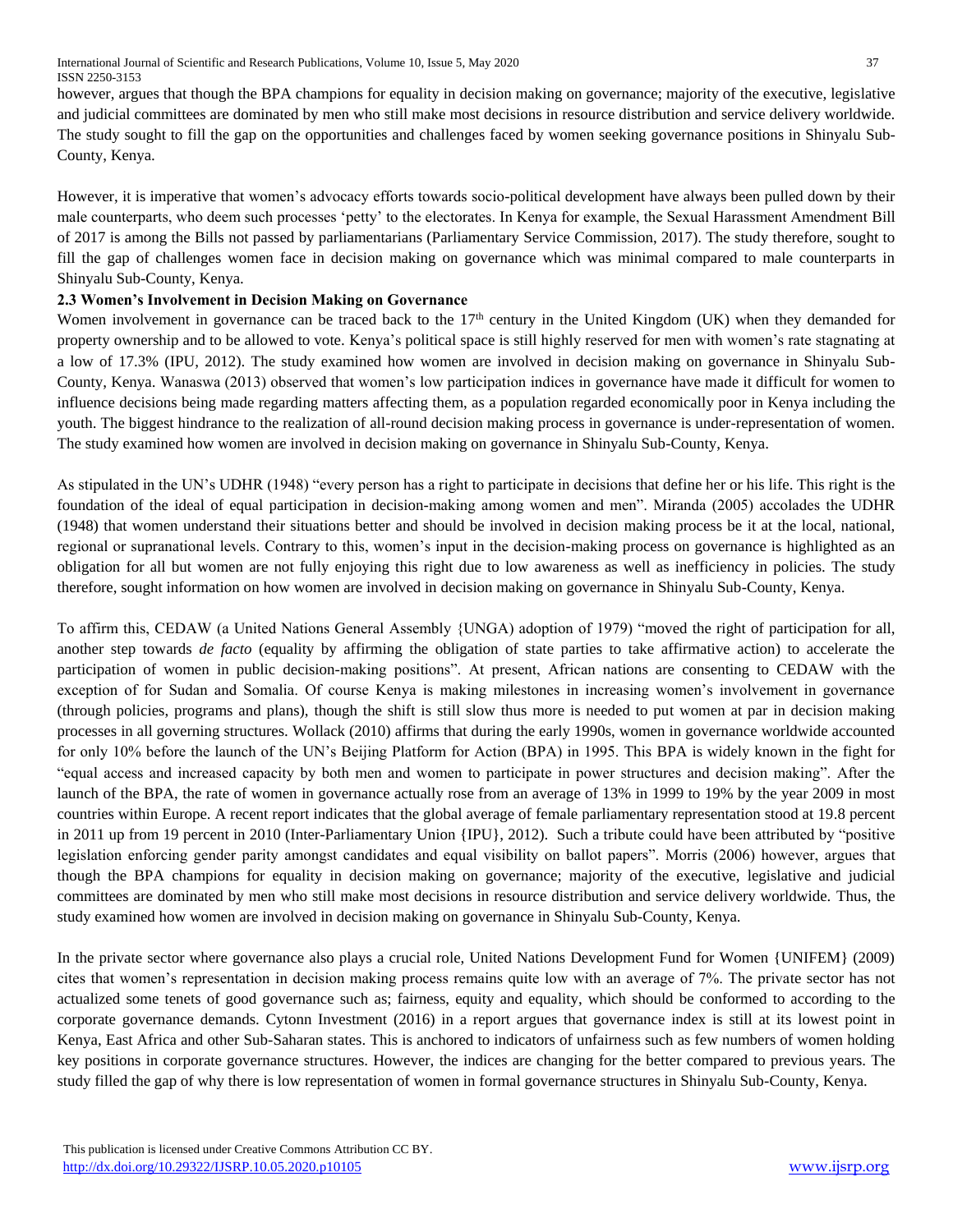International Journal of Scientific and Research Publications, Volume 10, Issue 5, May 2020 38 ISSN 2250-3153

Morris (2006) observes that seldom would we find women chairing crucial committees linked to economic and governance of a state. Women have been in many cases given opportunities to head the social sector like gender, culture and youth development thereby, their influence in governance being regarded as limited (Muhammad and Yasin, 2011). The study examined how women are involved in decision making on governance in Shinyalu Sub-County, Kenya to agree or disagree with the assertion of Morris; Muhammad and Yasin.

Patel (2004) divulges that the involvement of women has never been cut short. They are represented widely in other structures of governance like Non-State Actors (NSA) and other grassroots groups. Governance entails a participatory approach of all institutions working towards the well-being of societies in regard to service delivery. Such organizations play a peripheral role in the protection of the marginalized and self-interest groups. The study examined how women are involved in decision making on governance in Shinyalu Sub-County, Kenya.

Women's involvement in decision making processes is the biggest challenge nations are facing and to undo such hindrances, Patel (2004) posits that it is the mandate of nations to enact policies, programs and plans that advocate for a gender parity decision making framework at all levels of governance for fairness, transparency, accountability, rule of law and efficiency in service delivery to prevail. The study examined how women are involved in decision making on governance in Shinyalu Sub-County, Kenya.

#### **2.4 Conceptual Framework**

The study was informed by two theories namely: the liberal feminism and theory of patriarchy.

#### **2.4.1 The Theory of Liberal Feminism**

Proponents of liberal feminism like Peters (2006) cite that women's exclusion in governance structures is a failure in legal mechanism. Such legal remedies range from constitutional provisions like the one-third rule for the underrepresented groups like women, youth and the physically challenged. Green (2006) argues that such mechanisms guarantees equal representation of both sexes in governing bodies. Liberal feminism as a philosophy emphasizes for equity and fair representation of both men and women in all public spheres, specifically the political space. The theory though fails to give free space to both women and men to compete equally on a fair ground in that, women are highly favored as compared to men and in most governance positions, it is all about competition rather than favoritism i.e. when one seeks an electoral position it is about individual campaigning and competing on neutral grounds. This theory is however, relevant to the study as it recognizes the legality of inclusion of women in governance to fill gaps of unfairness and inequity in governance which forms the basis of the study.

#### **2.4.2 The Theory of Patriarchy**

Giddens (2009) and Walby (1990) assert that "patriarchy is a social system where the male is the primary authority figure central to social organization, political leadership, moral authority, and control of property. It implies the institutions of male rule and privilege, and entails female subordination. The theory put emphasis on the significance of political sovereignty (Giddens, 2009). Patriarchal theory in its political philosophy emphasizes equity in representation of men and women in public spheres, among them the governance space. The strong advocacy for women's participation in decision-making organs and institutions can be used to contextualize and expound the role KEWOPA (2013) plays in strengthening democracy in Kenya through its programmatic work. The theory was utilized to highlight the socio-economic challenges of women's representation in public spheres as a basis for addressing challenges faced by women in their endeavor to contribute to governance in the study area. However, the generalizing of the cause of poverty among women through the theory of Patriarchy would be unfair. There's need for a keen look at the unique gender issues from community-context separately in Shinyalu Sub-County".

This study supports the theory of Patriarchy by Giddens (2009) and Walby (1990) since it emphasizes on the autonomy required between men and women in governance, it spearheads the challenges women face in decision making processes and gives a clear picture on how such challenges if well strategized, women can bring on board the required change in the decision making process on governance not only in Shinyalu Sub-County, but also at the national and international level.

#### **2.5 Conceptual Model**

INDEPENDENT VARIABLES DEPENDENT VARIABLES Opportunities and Challenges faced by Governance Women in Decision Making

challenges in decision making  $\ln \frac{\text{C}C}{\text{D}}$  compared  $\ln \frac{\text{C}C}{\text{D}}$ Women's involvement in decision making, Women's influence in decision making, Women's opportunities and

challenges in decision making and programs, Trust, Democratic peace, [www.ijsrp.org](http://ijsrp.org/) Effective policies, Adequacy of resources, Positive cultural base, Empowerment of women, Collaborative and exchange Human security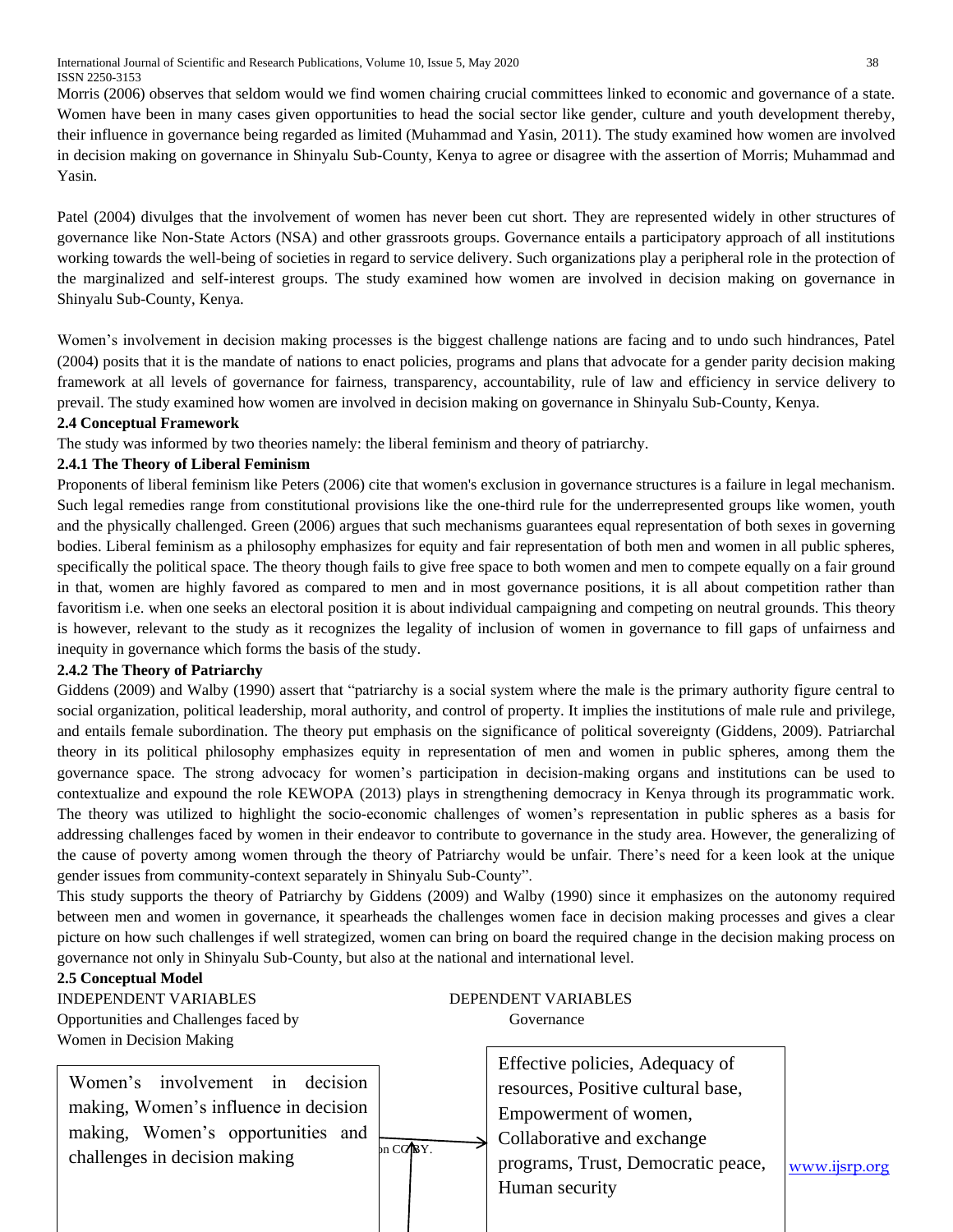Funding, Agreements/goals/interests, Rule of law, Dialogue, Institutions and organizations, Inclusiveness and Transparency, Responsive and efficient governance

Figure 2.1: Conceptual Model Showing interaction of variables

#### **Source: Researchers, 2019**

#### **3. RESEARCH METHODOLOGY**

#### **3.1 Research Design**

The descriptive research design was used. Kothari (2004) argues that a descriptive design is a straightforward plan for field investigation where data on the problem under investigation is easily and readily captured. This design gives a straightforward plan in investigating the contribution and influence women can add in the decision making process on governance. Furthermore, the design is eloquent enough in addressing various setbacks facing women in governance from fully and fairly carrying out their roles in government structures.

#### **3.2 Study Location**

The location was Shinyalu-Sub County, located in Eastern parts of Kakamega County with an approximate area of 446 km<sup>2</sup> and lying on longitudes  $34^{\circ}20'$  and  $35^{\circ}$  E, and latitude  $0^{\circ}15'$  and  $1^{\circ}$  N of the equator. Shinyalu has 6 Wards; Isukha West, Isukha South, Isukha Central, Muranda, Isukha West and Isukha North. It borders Lurambi, Malava and Ikolomani. The altitudes range from 1300m to 2000m above sea level while the annual rainfall range is between 1280.1 mm and 2214.1 mm per year. The study area is largely covered by the gazetted national forest, Kakamega forest. It is the only existing natural tropical-rain forest in Western Kenya covering an approximate area of 244.25 km<sup>2</sup>. There are two rainy seasons, the long rains and the short rains. The long rains start in March and end in June with the peak in May. The short rains commence in July and end in September and peaks in August. Rainfall varies from 1,000mm to 2,400mm per annum. The main economic activities in the study area are agriculture and livestock keeping. Sugarcane, tea, maize, beans, sweet potatoes, ground-nuts and cassava are common farm produces in the area while cattle, sheep, goats and pigs are also reared. Dairy farming is also common in the area, though still very low. Shinyalu Sub-County has several market places but Shinyalu shopping center is the largest in the Sub-County (Kakamega CIDP, 2013).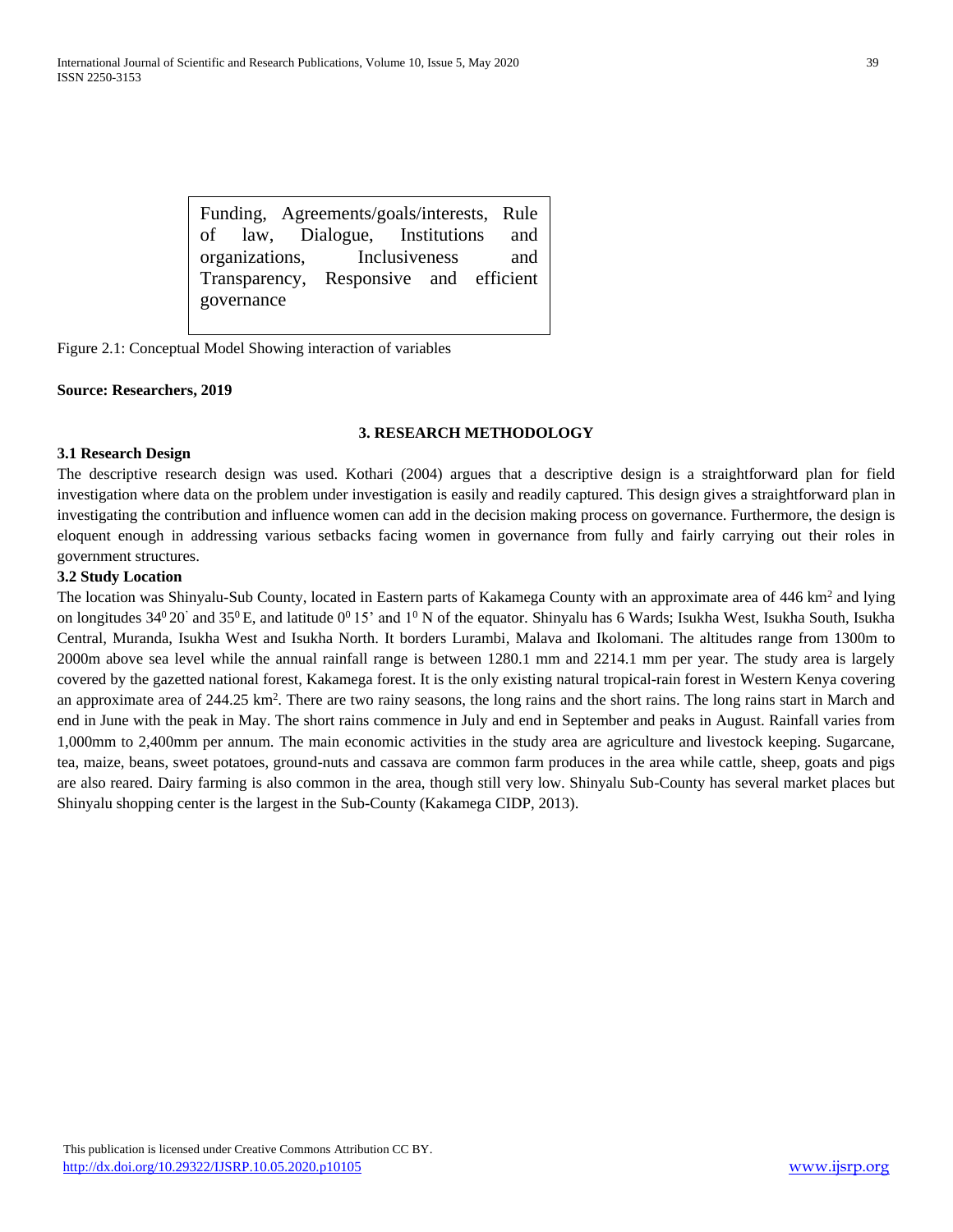#### **Map of the Study Area**



**Figure 3.1: Map showing Shinyalu Sub-County Source: Researchers, 2019**

This publication is licensed under Creative Commons Attribution CC BY. <http://dx.doi.org/10.29322/IJSRP.10.05.2020.p10105> [www.ijsrp.org](http://ijsrp.org/)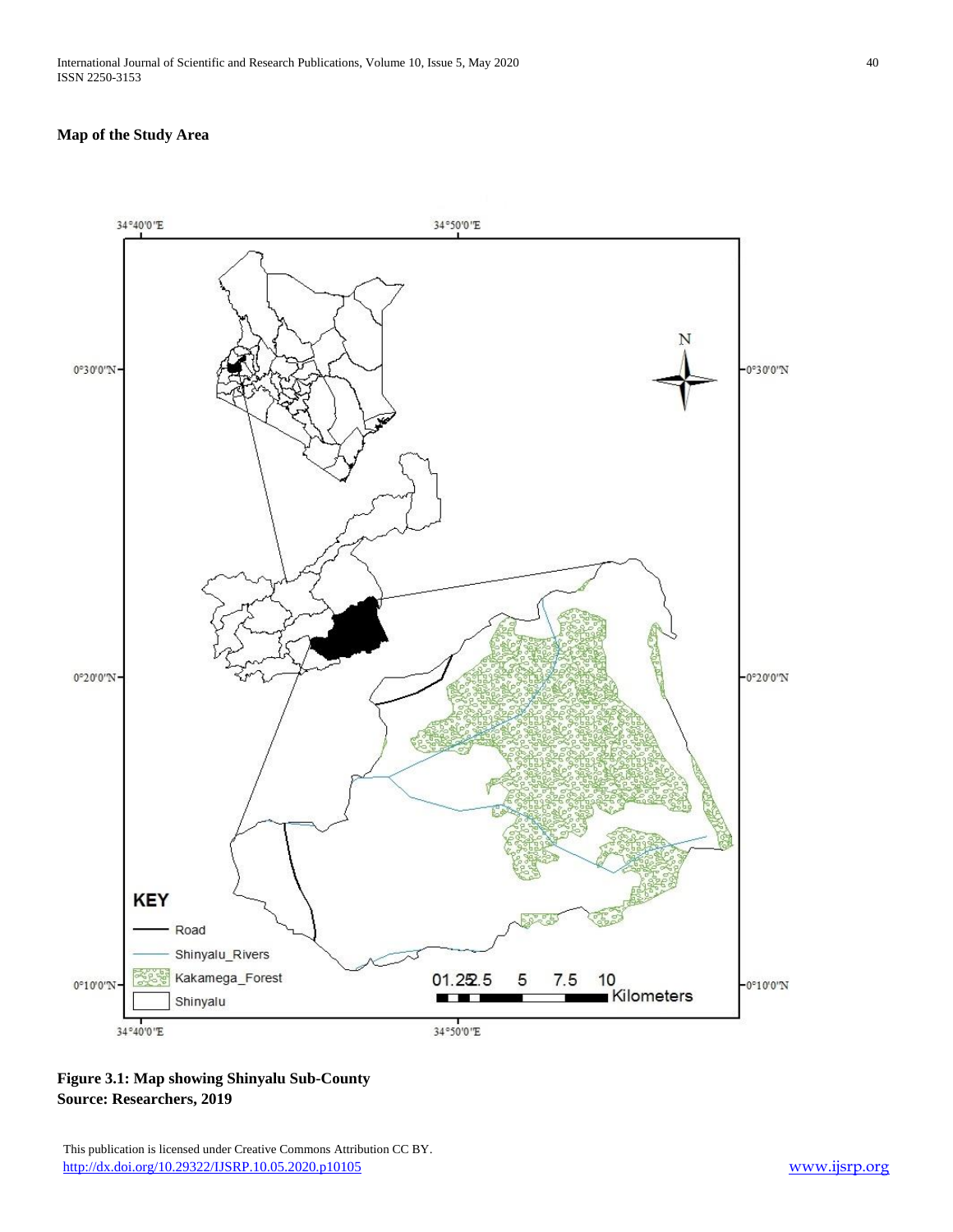# **3.3 Target Population**

Shinyalu Sub-County has an approximate population of 159,484 with approximately 12,700 household units. Furthermore, there were 6,450 community leaders as well as 6,000 employees of the national, county governments and Non-Governmental Organizations {NGOs} (KNBS, 2009; Groots Kenya, 2013). The study targets household heads, community leaders, NGOs, CBOs and FBOs staff, the County administration and Sub-County administration exclusively drawn from the Sub-County.

# **3.4 Sampling Procedures and Techniques**

Kombo and Tromp (2006) state that sampling is the grouping of given population for testing or investigation. The study targeted a population of 159,484 members in the Sub-County. This target population is more than 10,000 hence the appropriate number for sampling ought to be 384.

Stratified proportionate sampling and random sampling techniques were used in determining the number of sub-groups to be sampled. Purposive sampling was used to identify the key informants, who were county and sub-county administrators as shown in Table 3.1.

# **Table 3.1 Sub-Groups Sample Size**

| <b>Sub-Group</b>                        | Population | <b>Sample Size</b> | <b>Sampling Strategy</b> |
|-----------------------------------------|------------|--------------------|--------------------------|
| <b>Household Heads</b>                  | 12,700     | 210                | Simple Random            |
| <b>Community Leaders</b>                | 6,450      | 98                 | Simple Random            |
| NGOs/CBOs and FBOs<br>staff             | 2,500      | 64                 | Simple Random            |
| County and Sub-County<br>administrators | 120        | 12                 | Purposive                |
| <b>TOTAL</b>                            |            | 384                |                          |

#### **Source: Researchers, 2019**

#### **3.4.1 Sampling Strategy**

In determination of the sample size, the researchers used the formula provided by Mugendas' (Mugenda and Mugenda, 2003). While in determination of sample size of sub-groups, Borg and Gall, (1989) formula was used. The formula is presented hereunder.  $N = Z^2pq/d^2$ 

Where: N= desired minimum sample size

Z= the standard normal deviate at confidence interval of 99% (1.96),

p= proportion in the target population estimated to have the characteristic under study (0.8)

 $q = 1-p(0.2)$  and

d= level of statistical significance of estimates (0.05) for desired precision thus derivation of multi-stage random sample size was

 $N=1.96^{2}x \cdot 0.8x \cdot 0.2/(0.05)^{2} = 384$ 

The selection of a representative sample was made with respect to the inferences the researchers intended to make (Mugenda and Mugenda, 2003).

# **3.5 Research Instruments**

Data collection tools included structured questionnaires, in-depth interview schedules, observation and document review.

#### **3.6 Data Analysis and Procedures**

Collected data from the field constituted of both qualitative and quantitative data. Field data constituting of qualitative data was recorded from in-depth interview schedules per thematic area, then reduced to a simplified format understood in the context of the research questions. The data was then reviewed for patterns exhibited through thematic analysis and verbatim. Quantitative data from responses to questions from questionnaires was coded and edited for conformity, exactness, homogeneity and significance to the research questions. All the responses were recorded of verbatim, analyzed, summarized and reported per thematic area. The data was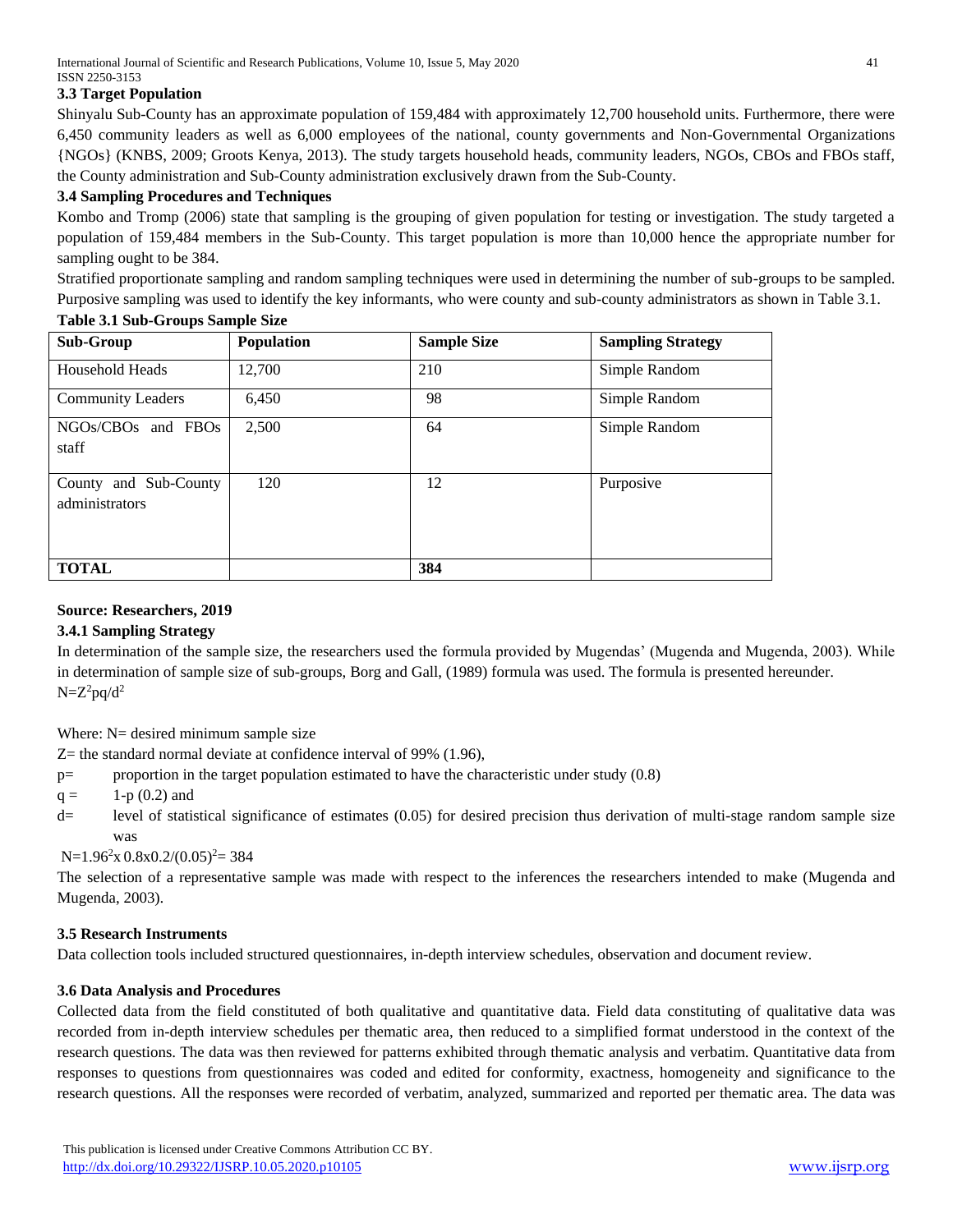entered into the Statistical Packages for Social Scientists (SPSS v23) and analyzed using descriptive statistics' and presented the findings on frequency tables, bar and pie charts".

#### **4. RESEARCH FINDINGS AND DISCUSSIONS**

# **4.1 Response Rate**

The sample size of this study was 384 respondents. Fortunate enough, the researchers through the help of locally trained research assistants returned all the 330 questionnaires and 54 interview guides, representing 99% rate of response. This response rate show a relationship of 60% are good of 70% and over are termer excellent for analysis. The study's response thus was excellent for analysis and reporting. Such rate was due to excellent organization of the research team making sure that everyone met their set targets as well as positive response from the respondents in the study.

# **4.2 Demographic Characteristics of Respondents**

A check on demographic characteristics of respondents constituted of the gender, age, education levels, profession and years of service in the profession. Table 4.1 presents gender of respondents.

# **4.2.1 Gender of Respondents Table 4.1: Gender of Respondents**

| Gender       | <b>Frequency</b> | Percentage $(\% )$ |
|--------------|------------------|--------------------|
| Male         | 154              | 40%                |
| Female       | 230              | 60%                |
| <b>TOTAL</b> | 384              | 100%               |

# **Source: Field Data Analysis, 2019**

The total population for respondents gathered stood at 384; 330 questionnaires and 54 interview guides. Among them, 54% (230) constituted of female respondents while 40% (154) were of the male gender. The findings corroborates with those of Mikell, (1997) that in Sub Sahara Africa women are the majority but in governance are very few compared to their male counterparts. The reason for this is that women have lacked the experience and expertise to hold leadership positions. This is in fact very ironic where majority are represented by minority groups (men).

Mama (2000) further affirms that women have for a long time had the agenda set for them. Despite having the power in terms of voting numbers, often it is the patriarchal agenda that carries the day and their authority ought not to be questioned. In so doing, the needs of the women are often overlooked.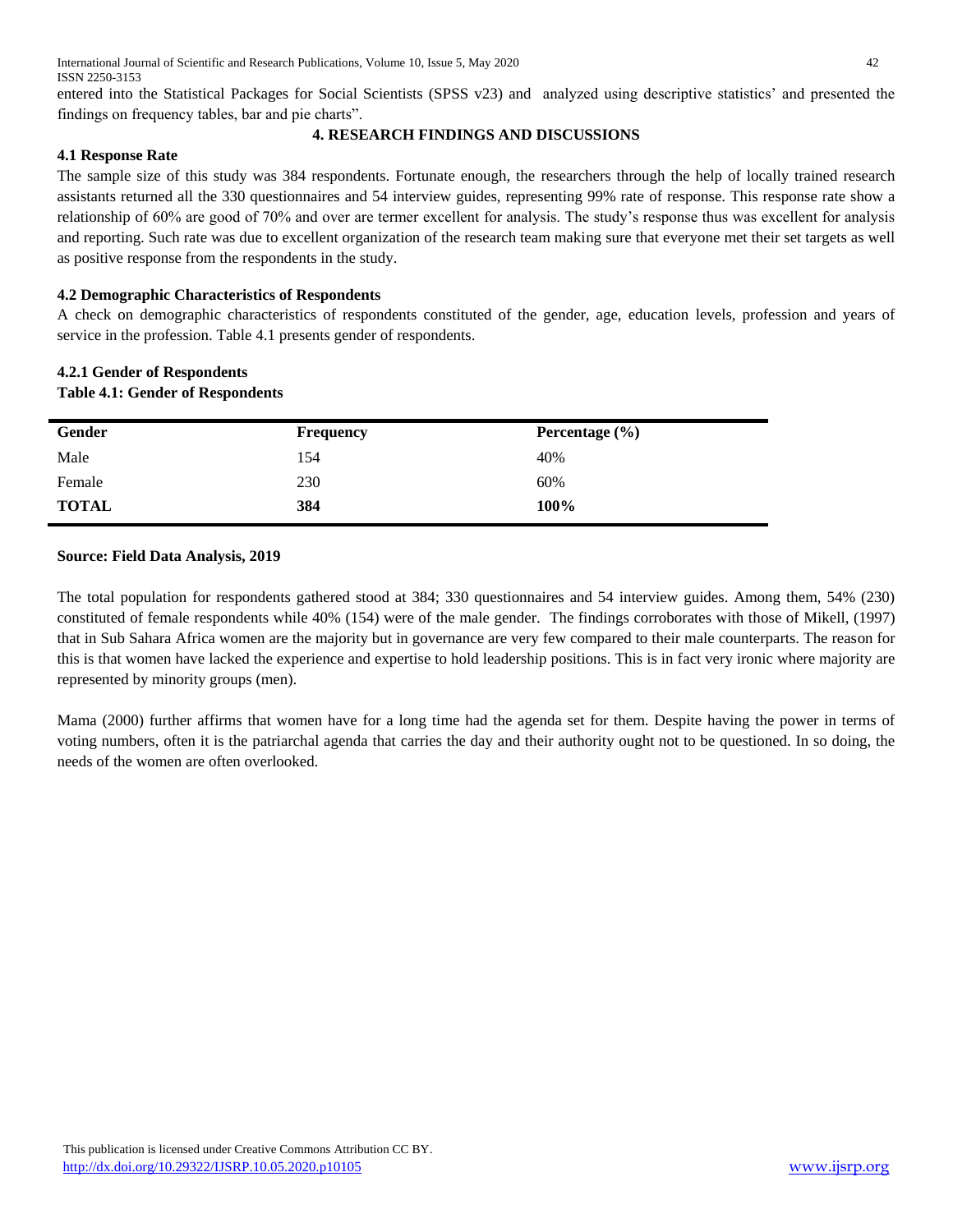

**Figure 4.1: Age Bracket of Respondents**

# **Source: Field Data Analysis, 2019**

From Figure 4.1, it was evidenced that 60% (230) of the respondents bracket between 31 to 50 years. This age bracket represents majority of the actively working population (the youths and adults). Another 40% (154) belonged in the age brackets of 21-30 years and 51-60 years. There were no respondents in the categories of 20 years and below as well as over 60 years. Majority of those represented here were young people (in their young careers) and those nearing retirement age. World Bank (1991) conforms to the findings reporting that, majority of young people (those in 30s) tend to support their fellows for jobs as well as leadership positions. On the other hand, adults (in 40s) have a tendency of selecting their fellow age mates for opportunities at hand such as governance positions. They tend to believe that their fellows understand them better thus, can work together for their aspirations in governance. Generally, the study was balanced in terms experience and understanding of the study purpose.

Furthermore, World Bank (1991) affirms that leadership representation through young people is deemed effective in service delivery and brings much higher development prospects. However, experience also matters a lot in governance where adults give experienced thoughts on governance structures thus; all round decision making process requires all round representation.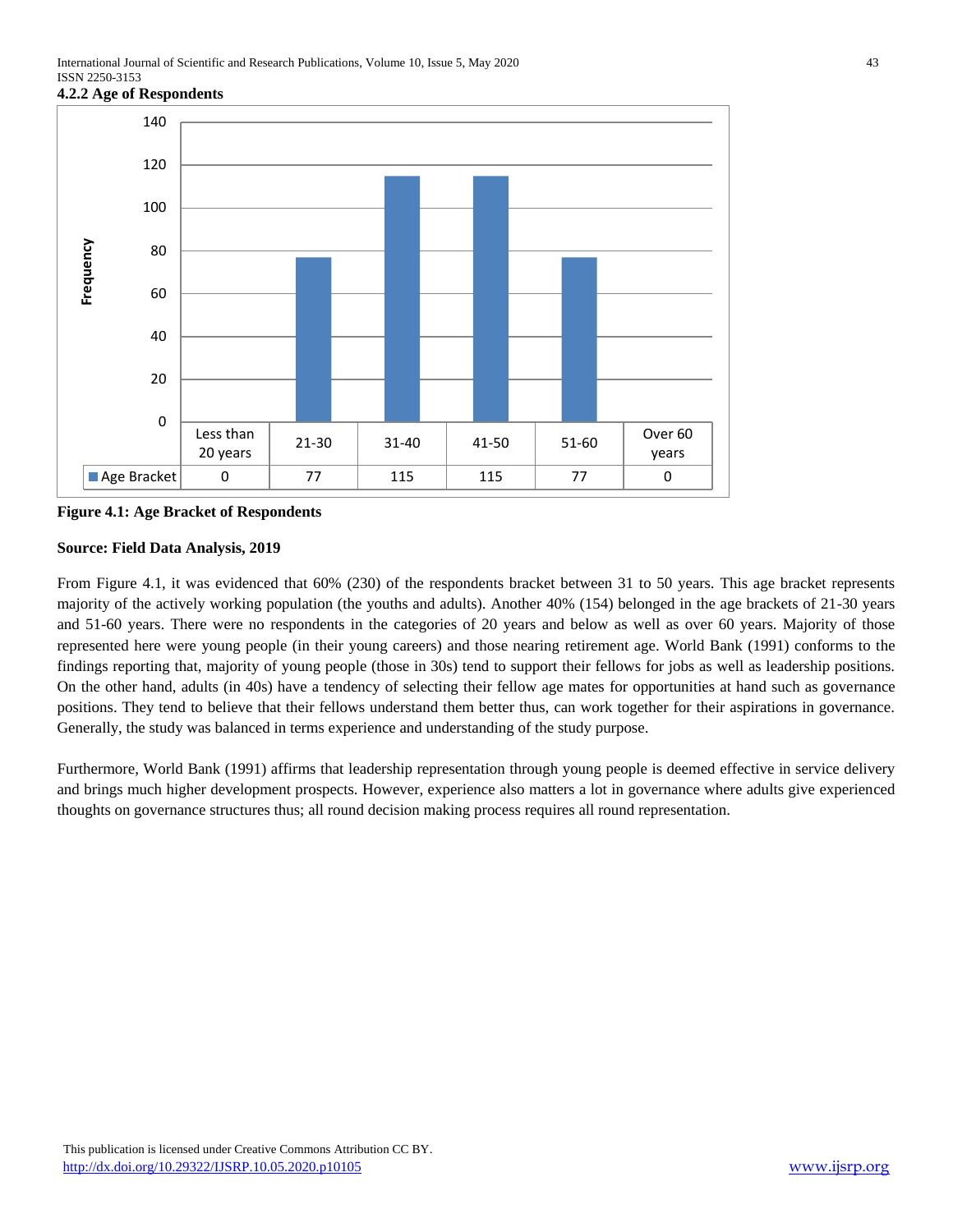

**Figure 4.2: Education Qualification of Respondents**

#### **Source: Researchers, 2019**

Figure 4.2 presents the findings on education attainment of respondents. Majority of the respondents indicated that they had attained Secondary education with a score of 67% (259). A number of them 20% (77) had finished tertiary education, 10% (38) possessed University Degrees (1 with a Masters Degree) and 3% (10) with Primary education. There were 58 respondents who could neither read nor write in English language, the research assistants aided them by translating the questions for them and write down their answers. Questionnaires basically collected quantitative data from the respondents' education. It is imperative therefore, that majority of respondents in Shinyalu Sub-County could read and write (educated) thus, understood the aim of the study well while attempting the study questions.

Mo Ibrahim Foundation (2017) affirms that states with high education standards are more likely to show good governance through fairness in electoral and administrative representation between men and women. In comparison with less education standards, Mo Ibrahim Foundation (2017) further asserts that less educated states work against marginalized groups' wishes and rights. It is therefore not a wonder that some of the African Countries which are praised for their female representation such as Rwanda, South Africa, Seychelles and Senegal are also well ranked in their education standards.

#### **4.2.4 Profession of Respondents**

#### **Table 4.2: Professional background of Respondents**

| <b>Profession</b>          | <b>Frequency</b> | Percentage $(\% )$ |
|----------------------------|------------------|--------------------|
| NGO/CBO/FBO/CSO workers    | 154              | 40%                |
| Administrator-National     | 14               | 04%                |
| Administrator-County       | 02               | 01%                |
| Non-Administrator-National | 58               | 15%                |
| Non-Administrator-County   | 82               | 21%                |
| Others                     | 74               | 19%                |
| <b>TOTAL</b>               | 384              | 100%               |

#### **Source: Field Data Analysis, 2019**

 This publication is licensed under Creative Commons Attribution CC BY. <http://dx.doi.org/10.29322/IJSRP.10.05.2020.p10105> [www.ijsrp.org](http://ijsrp.org/)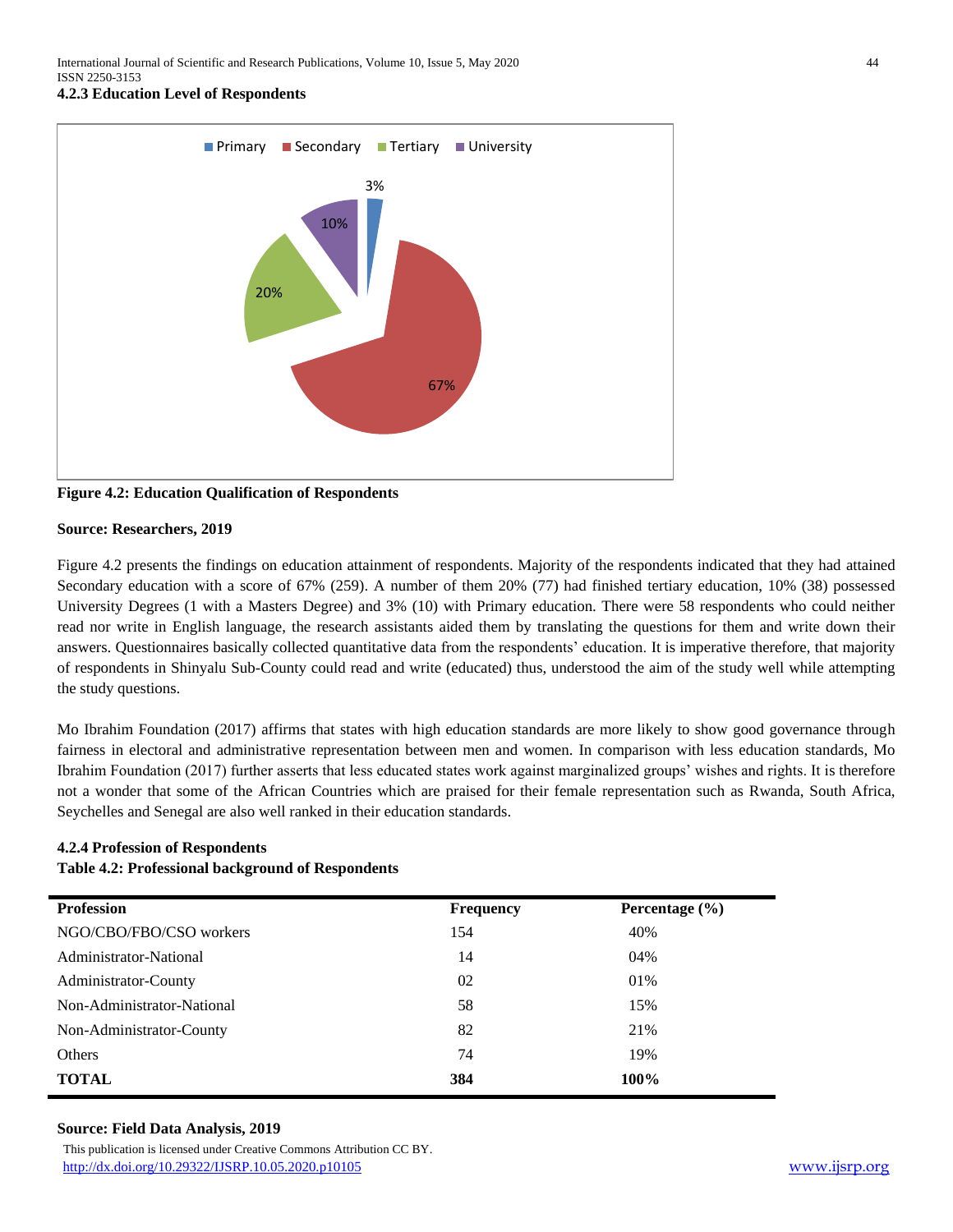On professional characteristics, Table 4.2 shows 40% (154) of the respondents were working as Non-State Actors in various community organizations such as NGOs, CSOs, CBOs, and FBOs. Other professions included; County Government workers 21% (82), National Government workers 15% (58) and administrators; National 4% (14) and County 1% (2). Others as a profession scored 19% (74) constituting of farmers and businesspersons. However, women representation in the stated professions remained below 40% apart from the Non-State Actors profession where women representation stood at 67%.

The study findings are in tandem with the International Labor Organization {ILO} (2004) report on overall share of women in leadership positions. The report states that women's overall share in public and private sector managerial jobs (including posts as legislators, senior officials and managers). This figure evidently remains considerably lower than women's overall population worldwide. Furthermore, women's representation in decision-making positions in the civil service and public sector bodies still remains a concern to the international conventions and national legal frameworks.



# **4.2.5 Years of Professional Experience**

**Figure 4.3: Years of Professional Experience** 

# **Source: Field Data Analysis, 2019**

It was evident that 60% (230) of the respondents possessed a spanning career of over 5 years working in Shinyalu Sub-County. The remaining 40% (154) had a career spanning for less than 5 years. Furthermore, 30% (115) had a working experience ranging between 2 to 3 years with 70% (269) being in either over 5 years of experience or no experience categories. Finally, 10% (39) had no professional career i.e. farmers and businesspersons, thus, 90% (345) of the respondents had a professional career. However, it was learnt that the professional experience among women (majority of the respondents) was low in Shinyalu Sub-County.

On this, the IPU (2012) avows that women still face resistance while carrying out their duties and exercising authority due gender stereotypes that they are qualified for the positions they hold. Furthermore, their effectiveness in governance is not felt yet by men as well as fellow women. The IPU (2012) further asserts that majority of women elected or appointed into governance positions come in with required skills and competence but insufficiency in experience and perceived male dominance in governance structures derail their work performance.

# **4.3 Women's Involvement in Decision Making on Governance**

In answering objective of the study, the researchers sought information on the involvement of women in decision making processes and how it impacted governance in Shinyalu Sub-County. The parameters for measuring governance were; transparency,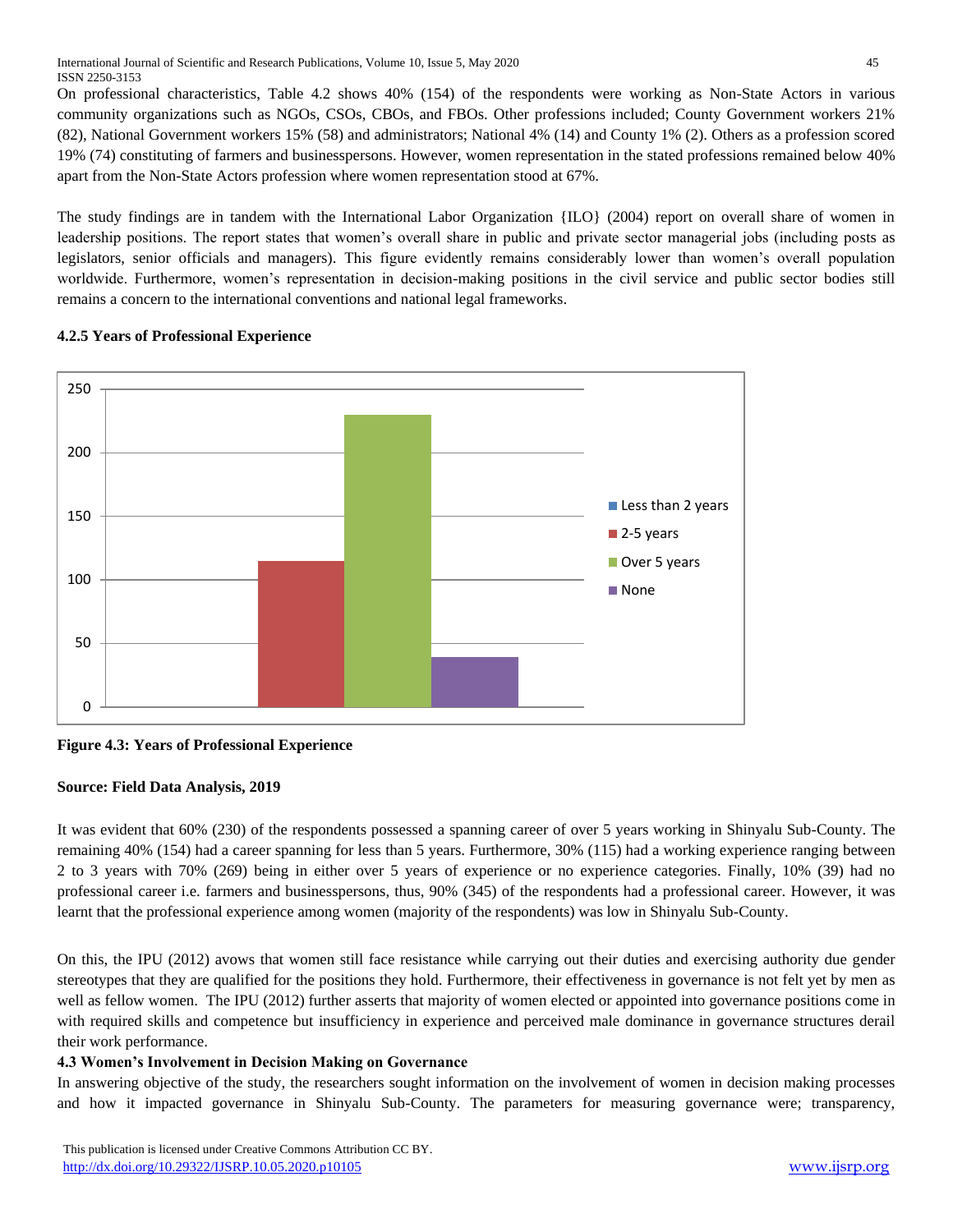

accountability in public service delivery, fairness, equity and equality, responsiveness and rule of law. The findings are as shown in Figure 4.4.

# **Figure 4.4: Involvement of Women in Decision Making on Governance Source: Field Data Analysis, 2019**

The study examined the involvement of women in decision making on governance in Shinyalu Sub-County. The analysis indicated that 60% (231) of in Shinyalu Sub-County could lead to fairness/equity in resource distribution and sharing. The remaining 40% (153) disagreed that fairness in resource distribution could be achieved through the involvement of women. Furthermore, 52% (198) were of the opinion that women involvement in all levels of decision making on governance led to transparent actions. On the other hand, 48% (186) perceived that transparency cannot be met even wits. On accountability and responsiveness, 46% (176) perceived that it was visible in governance structures due to the involvement of women in decision making processes. However, 54% (208) disagreed that women involvement led to accountable and responsive governance. Additionally, respondents perceived that women's involvement in decision making on governance did not stir the growth of rule of law with 51% (196) with 29% (110) agreeing while 20% (78) were not sure. Table 4.3 shows the regression representations of women's involvement in decision making on governance in Shinyalu Sub-County.

| <b>Table 4.5: Regression Model on Decision Making and Governance by Women</b> |       |          |                          |          |       |    |     |
|-------------------------------------------------------------------------------|-------|----------|--------------------------|----------|-------|----|-----|
| Model                                                                         |       | R Square | <b>Adjusted R Square</b> | Std.     | Error | of | the |
|                                                                               |       |          |                          | Estimate |       |    |     |
|                                                                               | .984ª | .979     | .966                     | .11506   |       |    |     |
|                                                                               |       |          |                          |          |       |    |     |

# **Table 4.3: Regression Model on Decision Making and Governance by Women**

#### **Source: Field Data Analysis, 2019**

The regression equation focused on the women's involvement in decision making on governance as measured by; transparency, accountability, fairness, responsiveness and rule of law. Model predictors were inclusive politics, cultural stereotypes and inadequacy of resources.

The study findings revealed positive selected variables as depicted by coefficient of determination (R) of 0.984, and Correlation Coefficient (R- Square) of 0.979. The study results therefore, indicate the selected independent variables do command an influence equivalent to 97.9%

The study findings are in tandem with those of Pearson (2008) affirming that women if given better opportunities in governance, they are great players in engaging. Good governance is built on a participatory and democratic process which promotes the input by all players ultimately. Such a process is only achieved where fairness, transparency, accountability, responsiveness and rule of law are in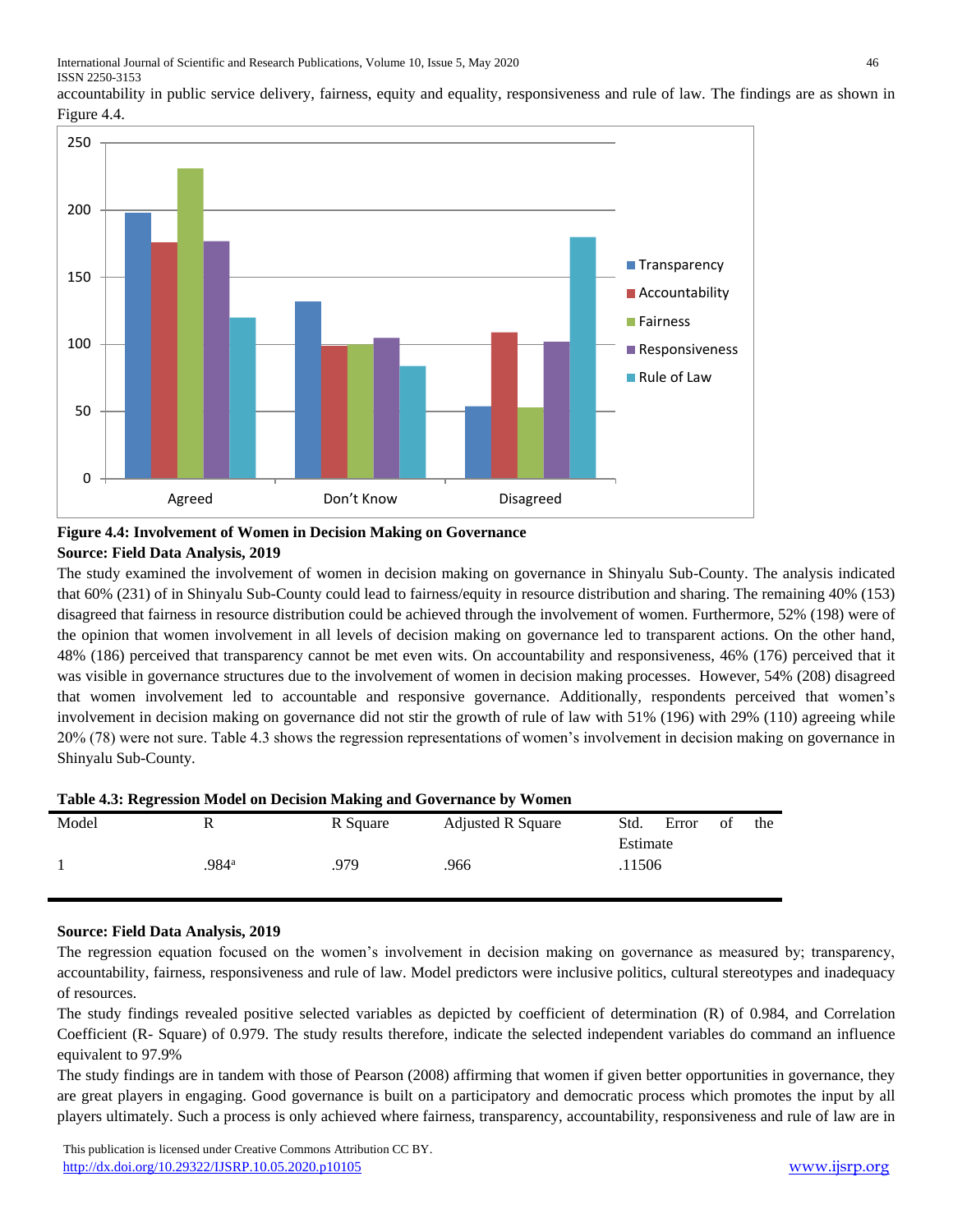International Journal of Scientific and Research Publications, Volume 10, Issue 5, May 2020 47 ISSN 2250-3153

play. Patel (2004) further divulges that the involvement of women has never been cut short. They are represented widely in other structures of governance like Non-State Actors (NSA) and other grassroots groups. Governance entails a participatory approach of all institutions working towards the well-being of societies in regard to service delivery.

However, 51% of the respondents disagreed with the perception that the rule of law was being embraced through the one-third gender rule in governance structures. United Nations Development Fund for Women (2009) cements that women's representation in decision making process remains quite low due to non-actualization of some tenets of good governance such as; fairness, equity and equality, which should be conformed to according to the corporate governance demands. Morris (2006) further observes that seldom would we find women chairing crucial committees of a state. Women have been in many cases given little opportunities to head such sectors thereby, their involvement in governance being regarded as limited.

To affirm the above findings, CBO member argued that:

…the involvement of women in governance in Shinyalu Sub-County as a whole has never been well captured due unreliable existing data. However, the introduction of two-tier governance structure (devolution) has increased their stakes in governance through elective seats and Sub-County representation… (Interview with respondent, Isukha North (Mukhonje trading center) December 24, 2019)

To a respondent from Shinyalu Trading Center, it was asserted that:

…in my opinion, the involvement of women in decision making on governance in the last 5 years has tremendously increased in Shinyalu Sub-County. For instance, there are four women chiefs and 3 assistant chiefs as well as representatives in various boards of management in different areas… (Interview with respondent, Shinyalu Trading Center, December 15, 2019)

It is data analysis involvement is low due to patriarchal society and negative politics. To address this challenge, a lot of awareness and advocacy should be done for all-round participation hence enhance good governance principles.

# **5. SUMMARY, CONCLUSION AND RECOMMENDATION**

#### **5.1 Summary of finding**

Regarding the objective, it was revealed that women's involvement in decision making on governance could tremendously impact on service delivery in the Sub-County. Respondents (60%) had the perception that women involvement in governance could bring fairness and equity in resource distribution and sharing. However, only 40% agreed that transparency, accountability and responsiveness in governance could be upheld if women were involved in governance matters.

#### **5.2 Conclusion**

On the basis of the finding of the study, the following conclusion was made. Regarding the objective of the study, it was revealed that there are benefits of having women leadership on board in decision making processes on governance. It was concluded that that in order to foster good governance in Shinyalu Sub-County, women involvement in decision making processes is a mandatory mandate under the legal ad institutional frameworks of governance in order to foster all-round decision making processes on governance.

#### **5.3 Recommendation**

Regarding women's involvement in decision making on governance, the study recommends that the two levels of government through elected leaders, Non-State Actors and communities should focus on civic education that empower grassroots communities and especially women. This in the long run may trigger grassroots communities to challenge the status quo. Civic education however, should not be timed too close to the general elections as the civic educators will be competing with the politicians for the voters' attention thus little progress would be made with civic education. It is only through empowerment that women are able to make independent decisions about their choices and consequently hold their fellow women leaders accountable in service delivery and of course women empowerment. Non-State Actors and communities should focus on civic education that empower grassroots communities and especially women. This in the long run may trigger grassroots communities to challenge the status quo. Civic education however, should not be timed too close to the general elections as the civic educators will be competing with the politicians for the voters' attention thus little progress would be made with civic education. It is only through empowerment that women are able to make independent decisions about their choices and consequently hold their fellow women leaders accountable in service delivery and of course women empowerment.

# **6. REFERENCES**

Adeyemo, O., & Ihemeje, J. (2008). *Conceptual Analysis of Accountability and Transparency in Governance*. http://www.unifem.undp.org.

 This publication is licensed under Creative Commons Attribution CC BY. <http://dx.doi.org/10.29322/IJSRP.10.05.2020.p10105> [www.ijsrp.org](http://ijsrp.org/)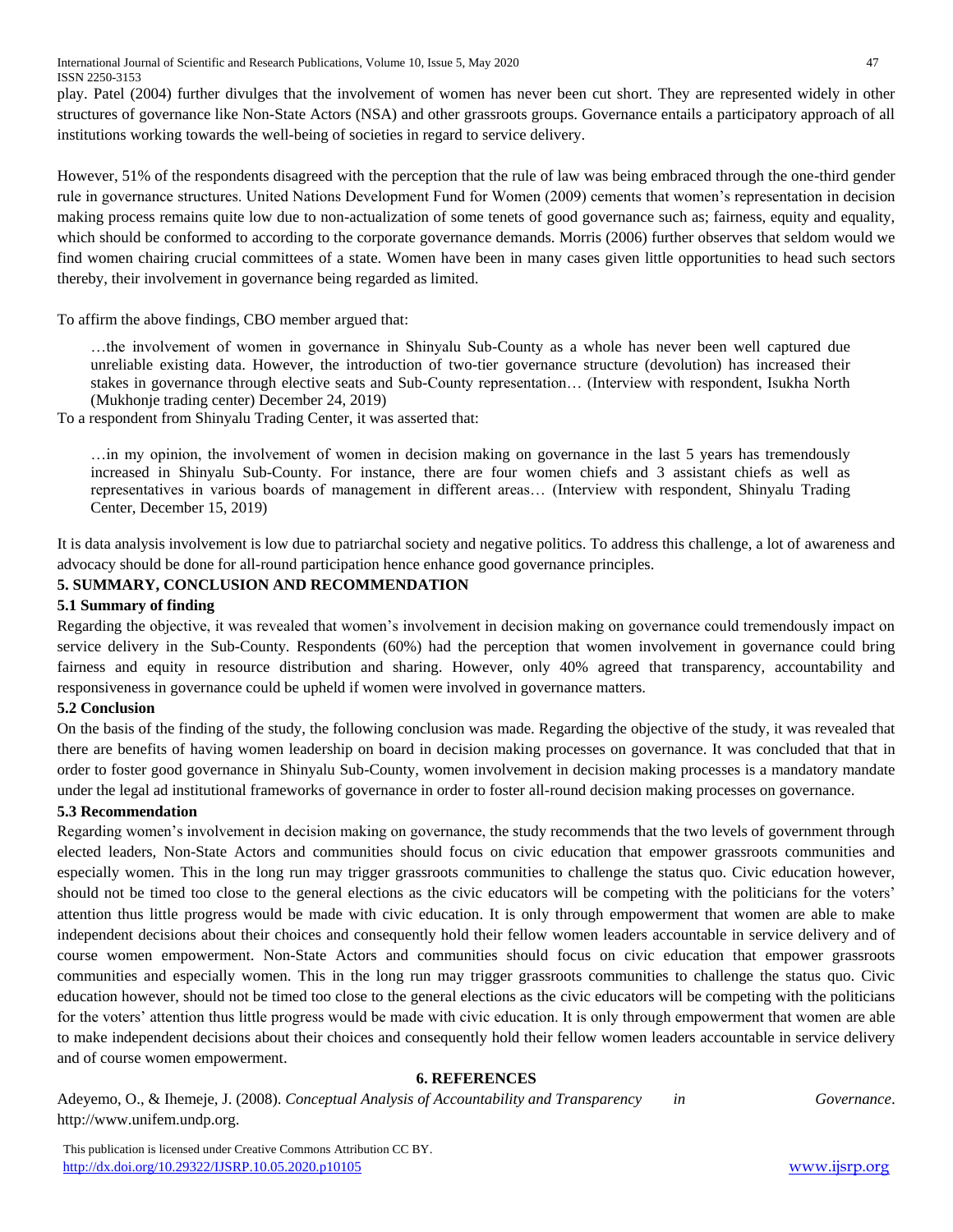| International Journal of Scientific and Research Publications, Volume 10, Issue 5, May 2020                                                                                                             | 48                                                                        |
|---------------------------------------------------------------------------------------------------------------------------------------------------------------------------------------------------------|---------------------------------------------------------------------------|
| ISSN 2250-3153<br>Cole, S. (2011). Increasing Women's Political Participation in Liberia: Challenges and Potential Lessons from India, Rwanda and                                                       |                                                                           |
| South Africa. Washington: IFES.                                                                                                                                                                         |                                                                           |
| Cool, J. (2010). Women in Parliament in Canada. Parliamentary Information and Research                                                                                                                  | Services.<br>Nairobi:<br>Library<br>of                                    |
| Parliament.                                                                                                                                                                                             |                                                                           |
| Constitution of Kenya. (2010) Retrieved on December 17, 2019, from http://www.cbs.go.ke                                                                                                                 |                                                                           |
| County Integrated Development Plan (2013). Kakamega County Integrated Development Plan.                                                                                                                 | Government Printers, Nairobi.                                             |
| Cytonn Investments Kenya. (2016). Governance Indices in Kenya: A Perspective on Women<br>Nairobi Kenya.                                                                                                 | and<br>Corporate<br>Governance.                                           |
| European Commission, (2007). Women and men in decision making: Analysis of the situation<br>Commission.                                                                                                 | and trends. London. European                                              |
| Fasenfest, D. (2010). Government, Governing and Governance: Critical Sociology. Wayne<br>Giddens, A. (eds) (2009). Sociology. Cambridge. Polity Press.                                                  | State University, 36(6):771-774.                                          |
| Goetz, A. (1995). The Politics of Integrating Gender to State Development Processes:<br>Conference on Women. Geneva: UNRISD.                                                                            | Occasional Paper No. 2, UN Fourth World                                   |
| Green, K. (2006). Parity and Procedural Justice. Essays in Philosophy, 7 (1):4-6                                                                                                                        |                                                                           |
| Groots Kenya International. (2013). Community-led Public Land Mapping Process. A<br>Community                                                                                                           | Reference<br>Guide<br>Book.                                               |
| Republic of Kenya                                                                                                                                                                                       |                                                                           |
| International Labour Organization. (2004). Breaking through the glass ceiling: women in management. ILO HQs.<br>Inter-Parliamentary Union (2012). Women in National Parliament 2011 Study. Retrieved 13 | March 2012                                                                |
| Kenya National Bureau of Statistics. (2009). Kenya Population Housing Census. Volume1b<br>Distribution by Political Units August 2010. Nairobi: KNBS                                                    |                                                                           |
| Kenyan Women Parliamentary Association. (2013). KEWOPA.                                                                                                                                                 |                                                                           |
| Kombo, D. and Tromp, L. (2006). Proposal and Thesis Writing. Nairobi: Pauline Publications Africa                                                                                                       |                                                                           |
| Kothari, C. (2004). Research Methodology. Methods and techniques (2nd Edition) New Delhi:                                                                                                               | New age international (P) Limited                                         |
| Publishers.                                                                                                                                                                                             |                                                                           |
| Mama, A. A. (2000). National machinery for women in Africa: Towards an analysis.<br>Mikell, G. (1997). African feminism: The politics of survival in Sub-Saharan Africa.                                |                                                                           |
| University of Pennsylvania Press.                                                                                                                                                                       |                                                                           |
| Miranda, L. (2005). Impact of women's participation and leadership on outcomes, Geneva.<br>Mo Ibrahim Foundation. (2017). Ibrahim's Index of African Governance (IIAG). Africa in<br>Foundation.        | Heinrich<br>Boll<br>Perspective,                                          |
|                                                                                                                                                                                                         |                                                                           |
| Morris, J. (2006). National Community Forum: Removing the barriers to community<br>Mugenda, O. & Mugenda, A. (2003). Research Methods: Quantitative and Qualitative<br>Nations.                         | participation. New York. IPPR.<br>approaches. Nairobi. ACTS Press. United |
| Muhammad, A. & Yasin, G. (2011). Local Governance and Empowerment of marginalized<br>Sciences (PJSS) Vol. 31, No. 1.                                                                                    | Groups: Pakistan Journal of Social                                        |
| Nalis, R. (2012). Governance and citizen Participation. html#ixzz2DyJfMb00 on 23rd January                                                                                                              | 2013 at 3.56pm.                                                           |
| Nzomo, M. (2010) Gender Equity for Sustainable Development: Prospects & Challenges. A                                                                                                                   | Key Note Address made at the                                              |
| Jomo Kenyatta University of Agriculture & Technology's Gender Awareness Week Forum, Juja, Kenya, 15th June.                                                                                             |                                                                           |
| Parliamentary Service Commission. (2017). Members of the 10th Parliament. Parliamentary                                                                                                                 | Library.                                                                  |
| Patel, V. (2004). Getting Foothold in Politics: Women in Political Decision Making Process.<br>Delhi.                                                                                                   | New Delhi. University of New                                              |
| Pearson, E. (2008). Demonstrating Legislative Leadership: The Introduction of Rwanda's Gender-Based Violence Bill. Washington:                                                                          |                                                                           |
| Peters, A. (2006). Electoral Gender Quotas: Undemocratic, Unfair and Inefficient?<br>Unpublished<br>the Author.                                                                                         | Manuscript on File with                                                   |
| Powley, E. (2004). Strengthening Governance: The Role of Women in Rwanda's Transition.                                                                                                                  | Glen<br>Cove. United Nations.                                             |
| Richter, P. (2010). Gender and Governance with Women as Leaders: The Paradox of Success.<br>Organizations, Simmons School of Management: CGO Insight.                                                   | for<br>Center<br>Gender<br>in                                             |
| Sirleaf, E. (2010). African Women Political Participation: African Women's Development<br>http://www.awdf.org.                                                                                          | Website:<br>Fund                                                          |
| Sydie, A. (2002). Sociological Theory. New Delhi. Vastaar Publications.                                                                                                                                 |                                                                           |
|                                                                                                                                                                                                         |                                                                           |

 This publication is licensed under Creative Commons Attribution CC BY. <http://dx.doi.org/10.29322/IJSRP.10.05.2020.p10105> [www.ijsrp.org](http://ijsrp.org/)